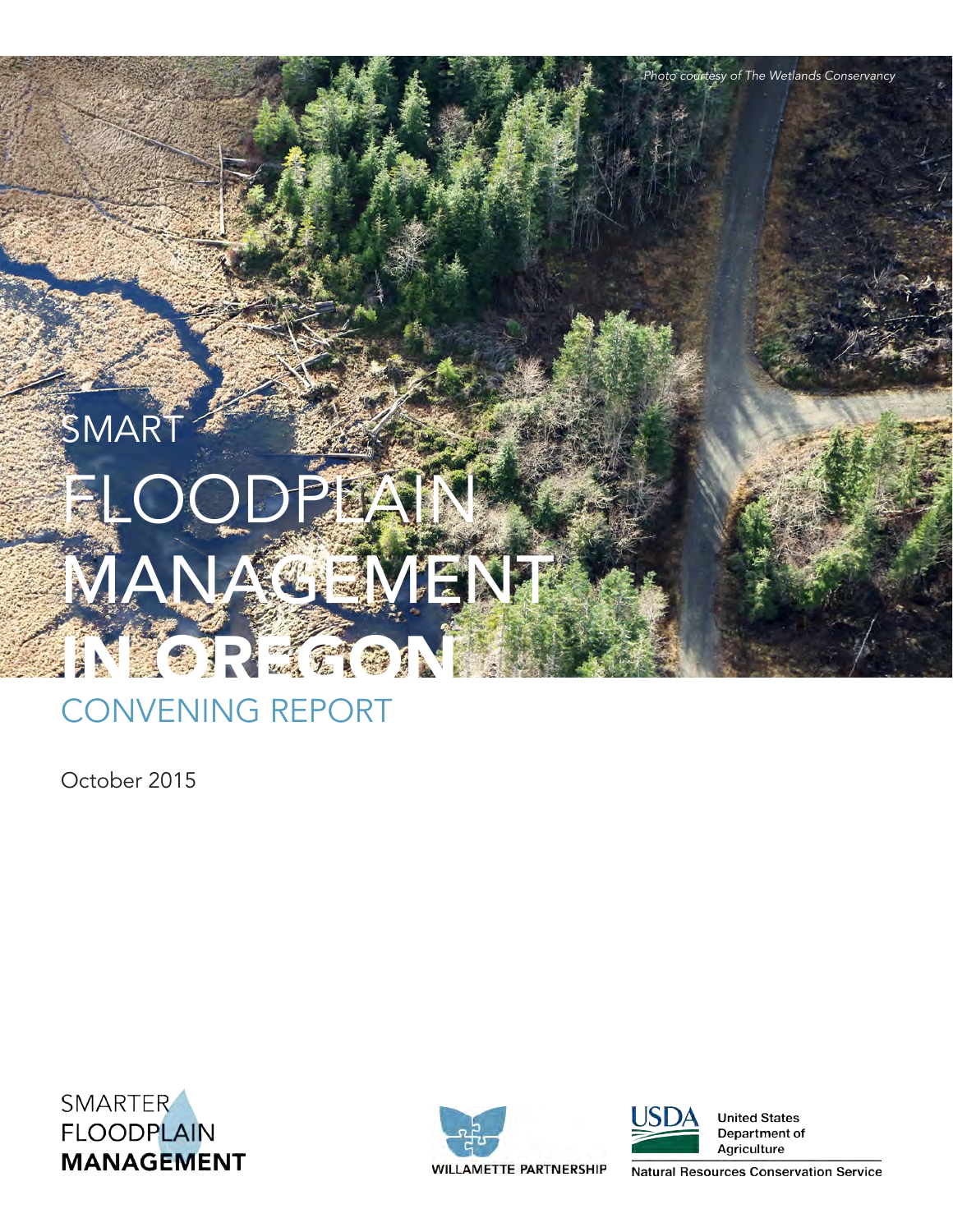



# TABLE OF CONTENTS

| 1. DESCRIBING A VISION FOR SMART FLOODPLAIN MANAGEMENT IN OREGON 3   |
|----------------------------------------------------------------------|
|                                                                      |
|                                                                      |
| 4. THE ROLE OF MITIGATION BANKING AS A STRATEGY FOR SMART FLOODPLAIN |
|                                                                      |
| 6. POTENTIAL STRATEGIES TO SUPPORT SMART FLOODPLAIN MANAGEMENT  10   |
|                                                                      |
|                                                                      |
|                                                                      |
|                                                                      |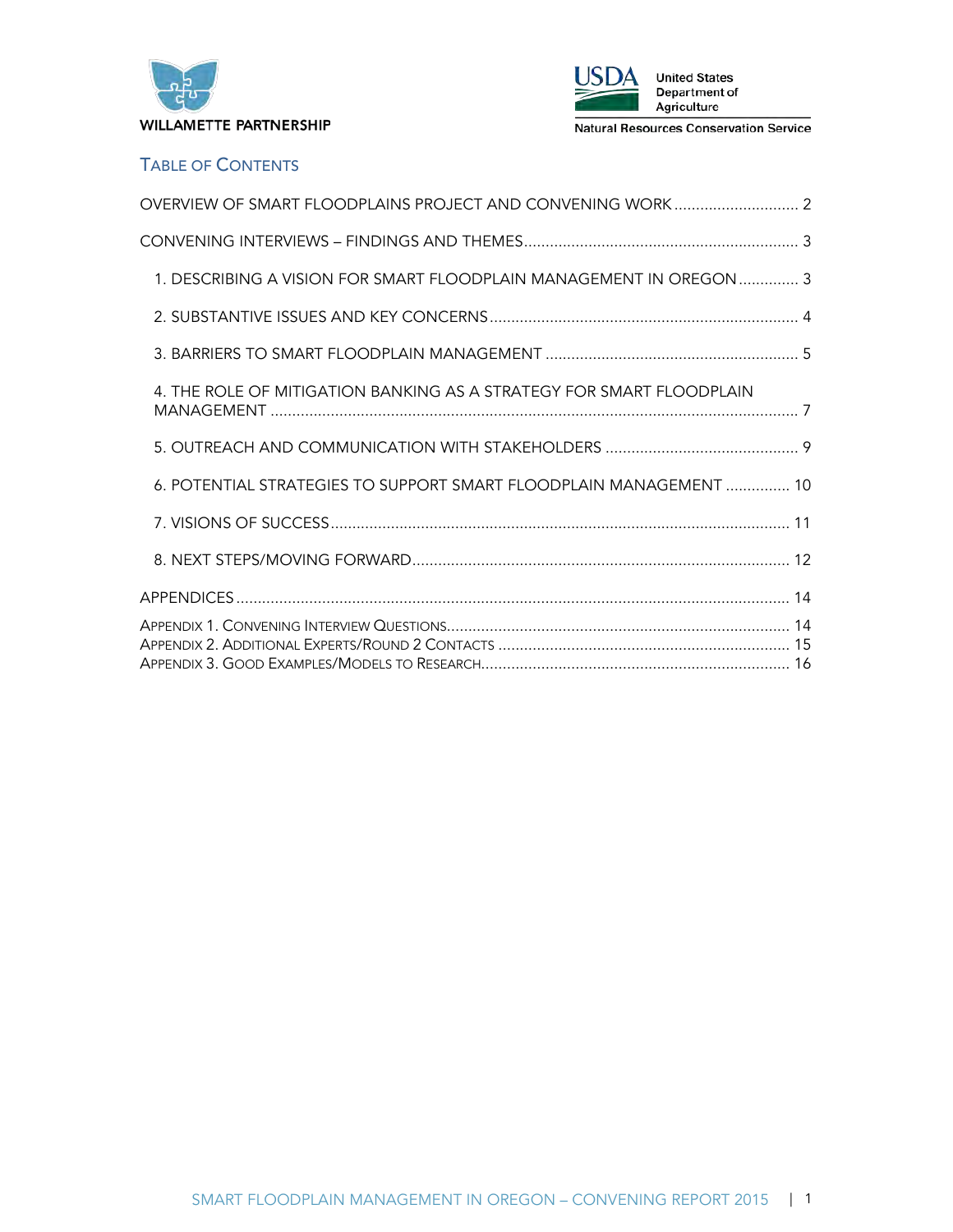



# OVERVIEW OF SMART FLOODPLAINS PROJECT AND CONVENING WORK

Effective floodplain management can create unique opportunities for communities and landowners interested in conserving and restoring floodplain functions. Improved floodplain management can bring ecological, economic, and social benefits, but it requires tools that can help navigate the regulatory and scientific complexity surrounding floodplains.

Willamette Partnership is working with local governments, state agencies, private landowners, local conservation implementation groups, and others to find better ways to identify and incentivize these opportunities. The Partnership is leading a three year initiative to combine the best available science with innovative policy approaches to create a package of tools that urban and rural communities in Oregon (including governments, landowners, and conservation implementation groups) can use to better manage their floodplains.

#### PROJECT TEAM MEMBERS

- Sara O'Brien, Willamette Partnership
- Nicole Maness, Willamette Partnership
- Kaitlin Lovell, City of Portland
- Fletcher Beaudoin, PSU Institute for Sustainable Solutions
- Julia Bond, The Freshwater Trust
- Representatives from OWEB, ODFW and ODOT

#### ADVISORY GROUP MEMBERSHIP

The project is convening an advisory group of key thought leaders around innovative approaches to integrated floodplain management. The composition of the group is not exhaustive nor is it fixed but attempts to capture a broad range of expertise that exists in the regulatory, science and engineering, and conservation fields. Advisory Group organizations include:

- American Rivers
- Association of Oregon Counties
- CARDNO
- City of Portland, Bureau of Environmental Services
- **Lane Council of Governments**
- League of Oregon Cities
- The Nature Conservancy
- National Marine Fisheries Service
- Oregon Department of Land Conservation and Development
- Pacific Habitat Services

#### CONVENING INTERVIEWS

Designing a smart approach to floodplain management in Oregon will require identification, understanding and consideration of the full suite of issues, challenges and needs that will ensure the outcomes from this initiative are useful and effective. In order to achieve that goal, Willamette Partnership undertook a series of convening interviews with key thought leaders in floodplain management during the month of May 2015 (see Appendix 1 for interview questions). Results from these semi-structured interviews were coded by theme, synthesized, and are presented in this report.

This convening report provides a summary of the issues, challenges and barriers that need to be addressed as well as solutions, strategies and the identification of successful outcomes for this project. These ideas have been reviewed and vetted by the Advisory Group and others to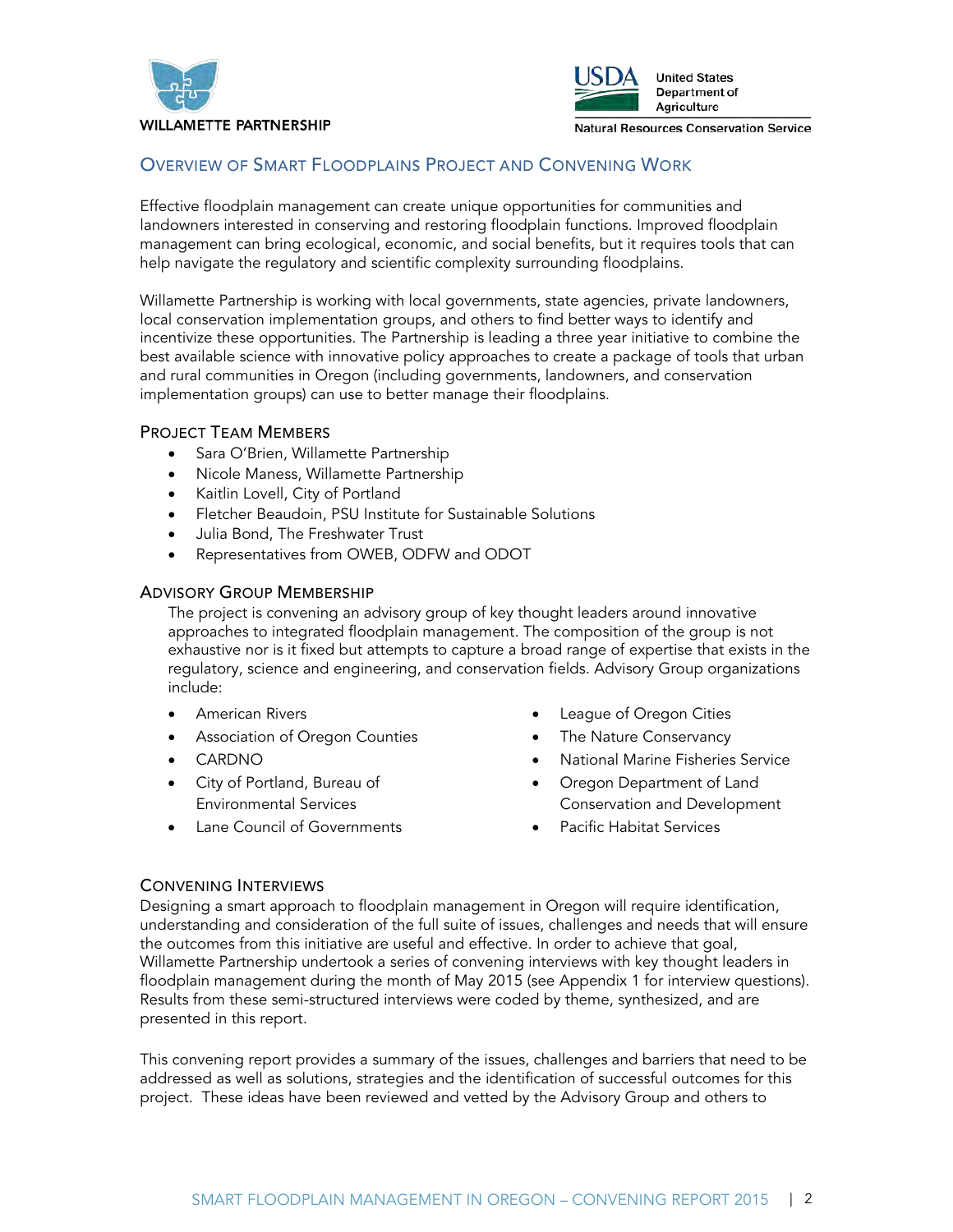



ensure it accurately captures the intent of the interviewees and represents the best thinking and information on these issues.

#### THE BIG IDEAS IN SMART FLOODPLAIN MANAGEMENT

The development and implementation of smart floodplain management in Oregon will require new tools and approaches. The following summarizes the key findings and themes of "smart floodplain management" in Oregon. The project team heard four big ideas that experts believe would create significant change and opportunity for something new and different to happen in the state.

### The Big Ideas: What we need for smart floodplain management in Oregon

- 1) Program for function-based mitigation
- 2) Technical support/services/extension for communities to support integrated, comprehensive planning delivered at a regional scale
- 3) Restoration funding for project planning and implementation
- 4) Land-use/watershed planning tools and processes backed by integrated policies.

Elements of these ideas are found throughout the body of the report below which describes a proposed vision for smart floodplain management, identifies key issues and barriers for moving forward, defines opportunities and challenges for floodplain function mitigation banking, discusses stakeholder engagement needs and articulates visions of success.

## CONVENING INTERVIEWS – FINDINGS AND THEMES

#### 1 DESCRIBING A VISION FOR SMART FLOODPLAIN MANAGEMENT IN OREGON

Willamette Partnership has articulated a vision of smart floodplain management for Oregon built on strategies and tools that have been shown to reduce risk to communities and to support the beneficial functions of healthy floodplain systems. The vision is based on the following strategies (adapted from White, 1942 and ASFPM Foundation, 2007):

- Land use: Limit new development in very high-risk areas; voluntary buy-outs to allow people to frequently flooded areas when they are ready.
- Watershed restoration: Restore the natural functions of floodplains wherever possible, from green infrastructure in highly developed areas to large-scale habitat rehabilitation.
- Building: Use Low Impact Development standards for development in and around floodplains, and remove policy and insurance incentives for land elevation.
- Engagement: Build community awareness of the importance of floodplains and a realistic understanding of the risks associated with building and living in floodplains.
- Structural solutions: Use levee setbacks and renewals to help increase community resilience to floods. Allow new protection structures only as a last resort and only for defense of existing development.
- Disaster relief: Develop holistic community preparedness and post-disaster plans.

There was general consensus that the vision is realistic if communities, local governments, the state and federal partners (e.g. FEMA and NMFS) are willing to invest the time and money needed to get there. Responses and recommended additions to the proposed vision include:

o While all elements of the proposed vision are important, land use is the principal factor influencing floodplain management in Oregon.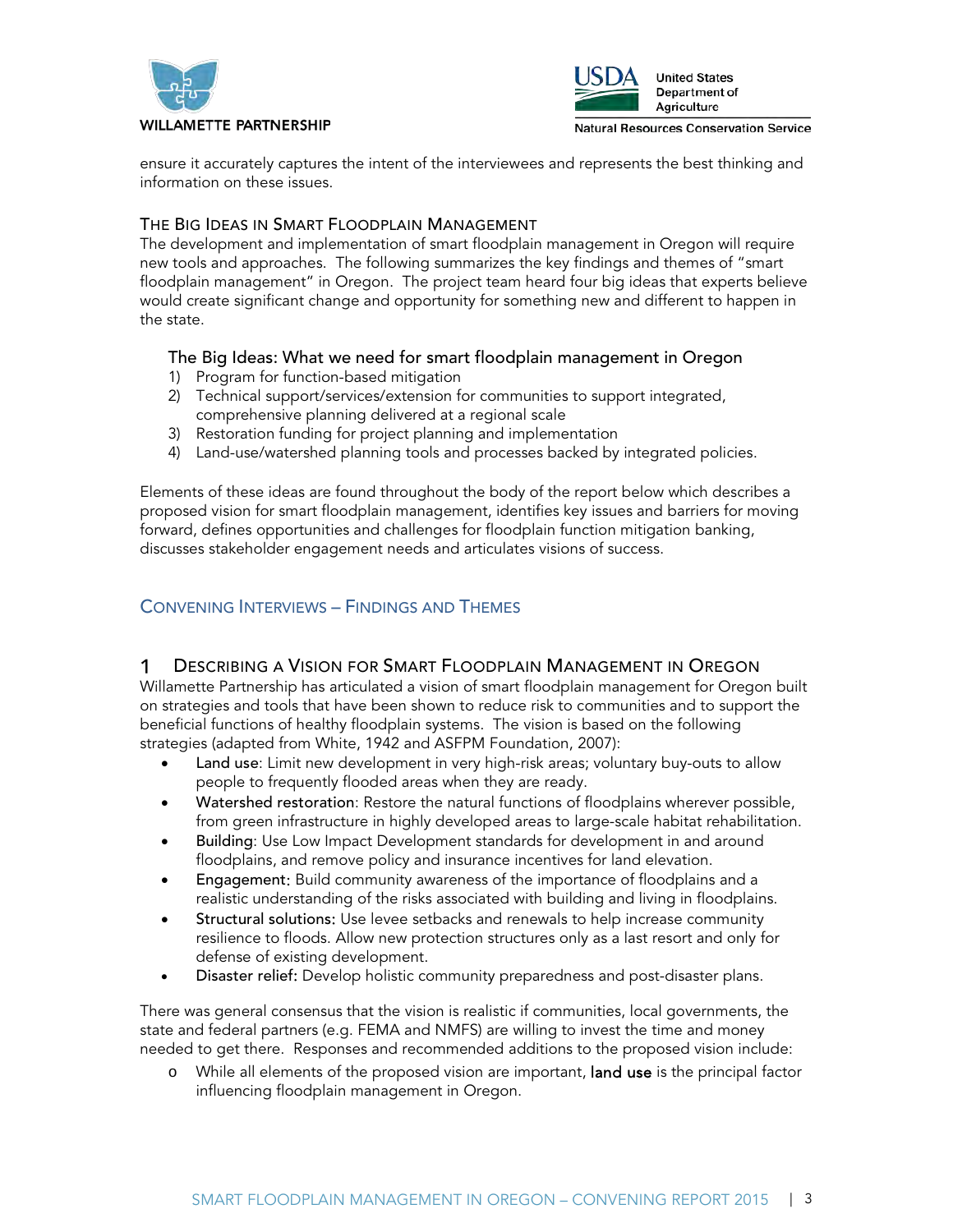





Department of Agriculture

Natural Resources Conservation Service

- o The addition of building codes and zoning the language to the Building section would strengthen it. These factors are more basic to floodplain management than LID or green infrastructure.
- o Including non-structural approaches (removing houses and buildings) in Structural Solutions would highlight the importance of this strategy.
- o The vision entirely misses an environmental justice component: development may impact disadvantaged communities unfairly.

In addition, the implementation of a smart floodplain management approach will require improved tools for:

- Mapping flood hazard areas and areas of future risk.
- Planning, including decision support tools that quantify natural functions in a way that can be used in benefit cost analysis, prioritization decisions, and comprehensive planning.
- Policies and programs that limit new development in high-risk areas, incentivize buyouts and restoration, and provide an integrated path for communities to meet their regulatory requirements.

#### SUBSTANTIVE ISSUES AND KEY CONCERNS  $\overline{2}$

While smart floodplain management is a desirable objective for addressing the suite of ecological and policy oriented challenges, there are a number of high level concerns and issues that need to be addressed to enable smart floodplain management. These include:

A. Watershed scale analysis and implementation: Effective floodplain management needs to take place at the watershed scale. A watershed approach should improve the spatial and temporal elements of planning and lead to more consistent consideration and evaluation of the cumulative impact of development on floodplain functions. Hydrological modeling and engineering expertise are important resources for communities to be able to access when developing integrated floodplain management plans. They can help communities identify where on the landscape are most/more appropriate locations for either impacts or restoration, however, this remains a significant gap in current planning, quantification and analysis efforts.

B. Goals and targets: One of the challenges associated with developing effective floodplain management strategies is the lack of metrics or indices of floodplain function. For example, how much cold water refugia is "enough"? How do we come up with effective targets to operationalize goals? And how do we measure progress towards meeting that target? What baseline should we be measuring against? There is a need for a comprehensive literature review on potential floodplain function metrics.

C. Tools: There is currently a lack of tools and standards to support integrated planning and quantification of ecological functions of floodplains.

D. Land use laws: There are several potential legal issues and land-use law arguments that may be associated with implementing a smart floodplain management approach. These include possible conflicts with Comprehensive Planning Goals (e.g. How can communities meet both Goal 5 - Natural Resources/Open Spaces and Goal 7 - Natural Hazards requirements and avoid conflict with Goal 9 - Economic Development requirements?)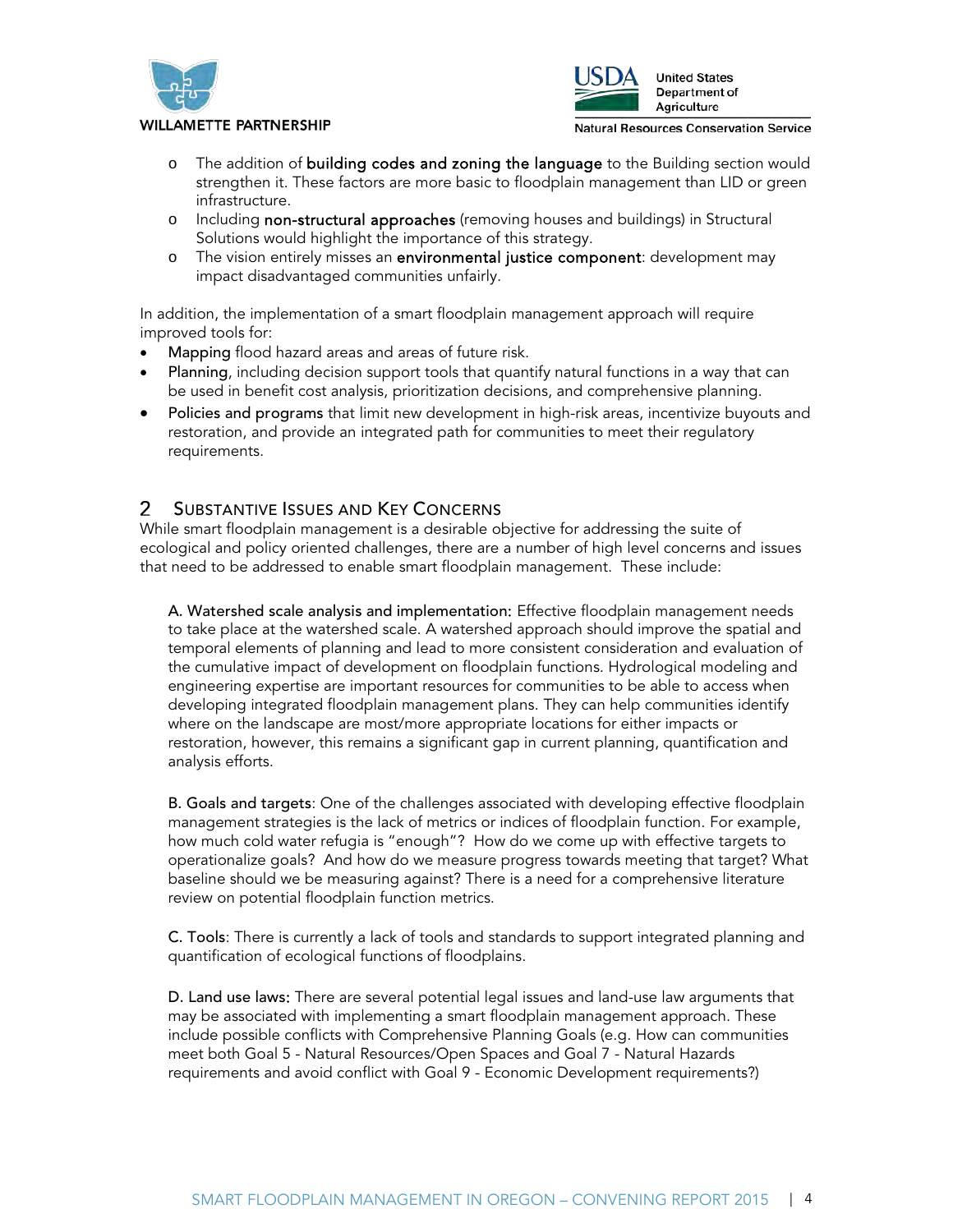



#### 3 BARRIERS TO SMART FLOODPLAIN MANAGEMENT

 $\mathbf{r}$ 

#### SOCIO-POLITICAL BARRIERS

Much of the current debate about floodplain management has become focused on "jobs vs environment". As politicians, developers, and many planners tend towards short-term thinking, shifting this debate will require analysis to demonstrate that the long term cost of developing in the floodplains will outweigh the short term benefits. This goes beyond what could be achieved in a mitigation banking program; it requires that society as a whole rethinks and revalues the importance of floodplains. Key socio-political barriers that need to be addressed include:

#### A. Perception of Constraint

Most communities have limited options to restore or protect beneficial floodplain functions within their urban boundaries and there is concern that a more comprehensive or integrated approach to floodplain management simply equates to a constraint on growth. Solutions to flood risk reduction are not likely to be inexpensive; often they can be viewed as more expensive than the value of the land that is being protected.

#### B. Perception of Risk and Liability

There are challenges in communicating/imparting risk to communities who have not experienced a significant flood event in recent memory. Apathy and denial are core issues even in flood prone areas: research shows that individuals significantly i) underestimate their flood risk or the potential cost of damage caused by a flood event, and ii) overestimate how much they will receive in federal disaster relief funds; the maximum an insured resident can receive is \$32,000 while the average payout is \$5,000.

Contributing to common misperceptions of risk and liability is the term "100 year floodplain". Most agree that it is an ineffective term both for planning and for communicating levels of risk to communities. A better approach may be, for example, to refer to how many times a property could flood over 30 years or the time frame of a typical mortgage or to use the term Special Flood Hazard Area.

#### C. Perception That 'Enough' is Being Done

At present, most floodplain planning and restoration is focused on fixing problems associated with flood damage, not on finding solutions or preventing what will lead to increased risk and reduced resilience to flood events. This has been a long time in the making, however, and reversing course won't happen quickly. It will take time, resources, and the committed engagement of agencies, communities and stakeholders to develop and implement solutions. Experts noted that Floodplains By Design has made great strides in starting these types of conversations with landowners while ASFPM has done good work in focusing their efforts on mechanisms to limit or reverse development.

#### POLICY BARRIERS

There is a significant need for supportive policies to developing integrated floodplain management strategies. Key policy barriers to overcome and/or address:

#### A. Siloed Structure of Policies to Address Floodplain Management

From federal policies to congressional committees to communities, each element of floodplain management is currently dealt with by a different entity (e.g. *Banking, House and Urban Affairs*  on NFIP, *Transportation and Infrastructure* on building and managing water projects and disaster relief, *National Marine Fisheries Services* on the Endangered Species Act). There is little to no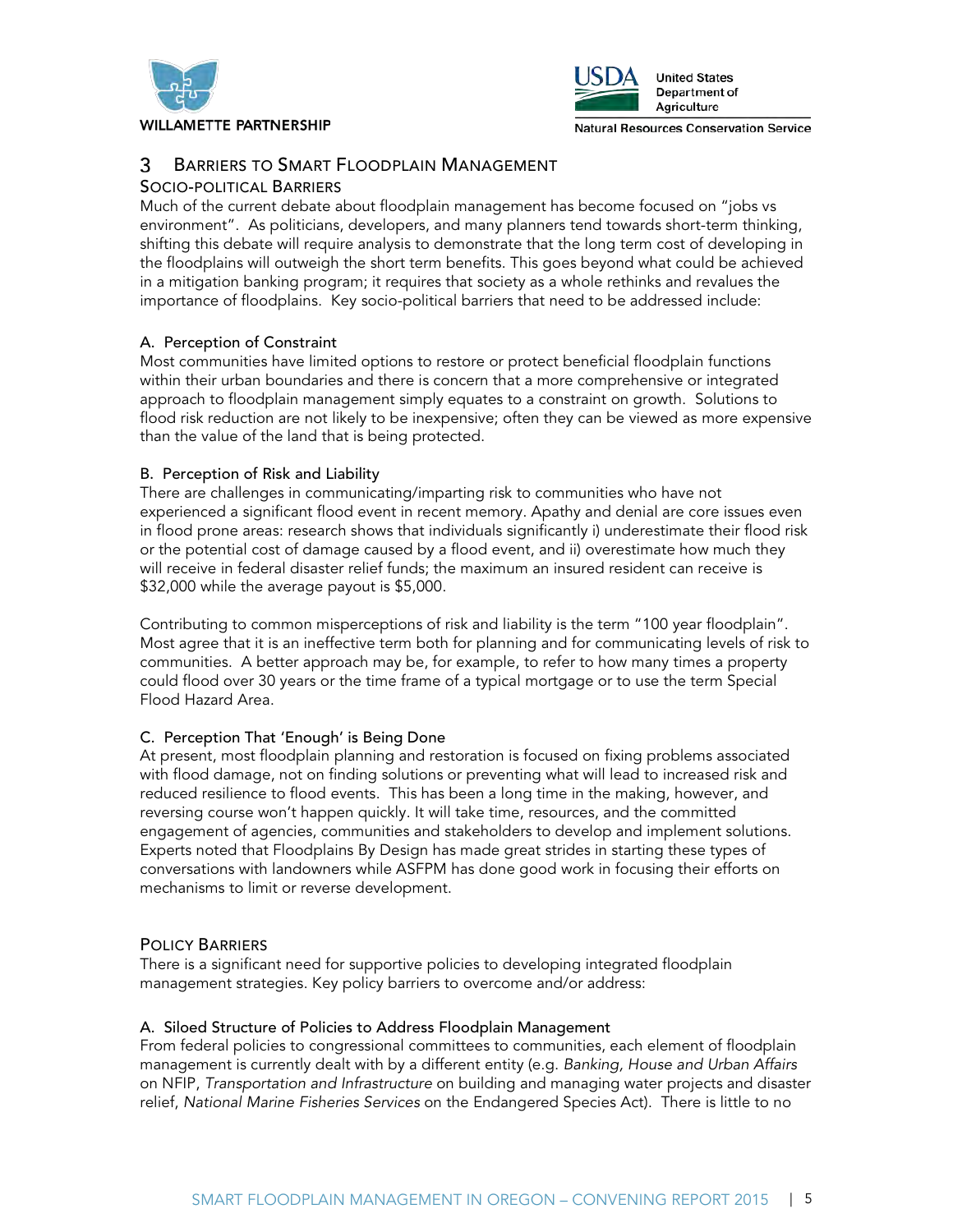



Natural Resources Conservation Service

collaborative effort to develop an integrated policy environment and coupled with a lack of understanding about how the many different policies that come from every level of government work, what they do, and how they interact, makes management challenging. There is a real need to provide tools to help communities better understand the regulatory context they are operating in and mechanisms or models that bring all these components together in an integrated management plan.

"*The way we currently handle flood insurance, county land use planning and permitting, and other regulations lead us to bad floodplain management*."

#### B. Ineffective Land Use Policy

Growth in many communities in Oregon is constrained by urban growth boundaries that abut other jurisdictions. With limits on their ability to expand, there are no incentives for communities to give up buildable land within the floodplain. In addition, Oregon's landuse system sets up an inherent conflict by prioritizing high-value farmland over everything. Can the state really require protection of farmland from sprawl even if it pushes sprawl into areas where public safety is at high risk? Finally, NFIP provisions and Oregon building and zoning codes make it legal for development to take place in areas considered to be at risk or hazardous.

#### C. Lack of Comprehensive Planning

For most Oregon communities, capacity to address the needs of smart floodplain management has and will continue to be a challenge. Many staff charged with floodplain management also have other responsibilities and/or have outdated data and maps to use in to support planning. Smaller communities often rely on or work closely with local watershed councils for technical support.

#### TECHNICAL BARRIERS - MAPPING

Convening interviews provided conflicting information and/or opinion as to how significant the technological/information gap is in implementing smart floodplain management in Oregon.

Some interviewees were confident that the majority of communities have the tools, information, and data needed to get the next generation of floodplain mapping done. Mapping undertaken by communities ranges in quality, usually dependent on whether there is a good city planner that understands the permitting system and that can efficiently pull the information together in a way that meets FEMA's mapping standards. Producing FEMA maps is expensive, and it tends to take a long time to get maps approved. DOGAMI and DLCD are supporting mapping work in Oregon communities but both agencies are resource-challenged and cannot provide the full scope of services and support that communities need. Some communities are side-stepping that barrier and using results from hydrological modeling and engineering analysis to produce maps that they use to regulate land use but don't submit to FEMA.

The release of the Oregon Biological Opinion (BiOp) and RPAs will clarify the requirements and key issues for floodplain mapping. Proactive mapping and remapping of 100 year floodplain and channel migration zone (CMZ) will be the next step in getting critical management areas identified for communities. Inundation mapping could be an effective management tool; data depends on where the flow meters are.

Other interviewees expressed concern that mapping is in fact a significant barrier to integrated floodplain management in Oregon. Challenges include the lack of agreement around the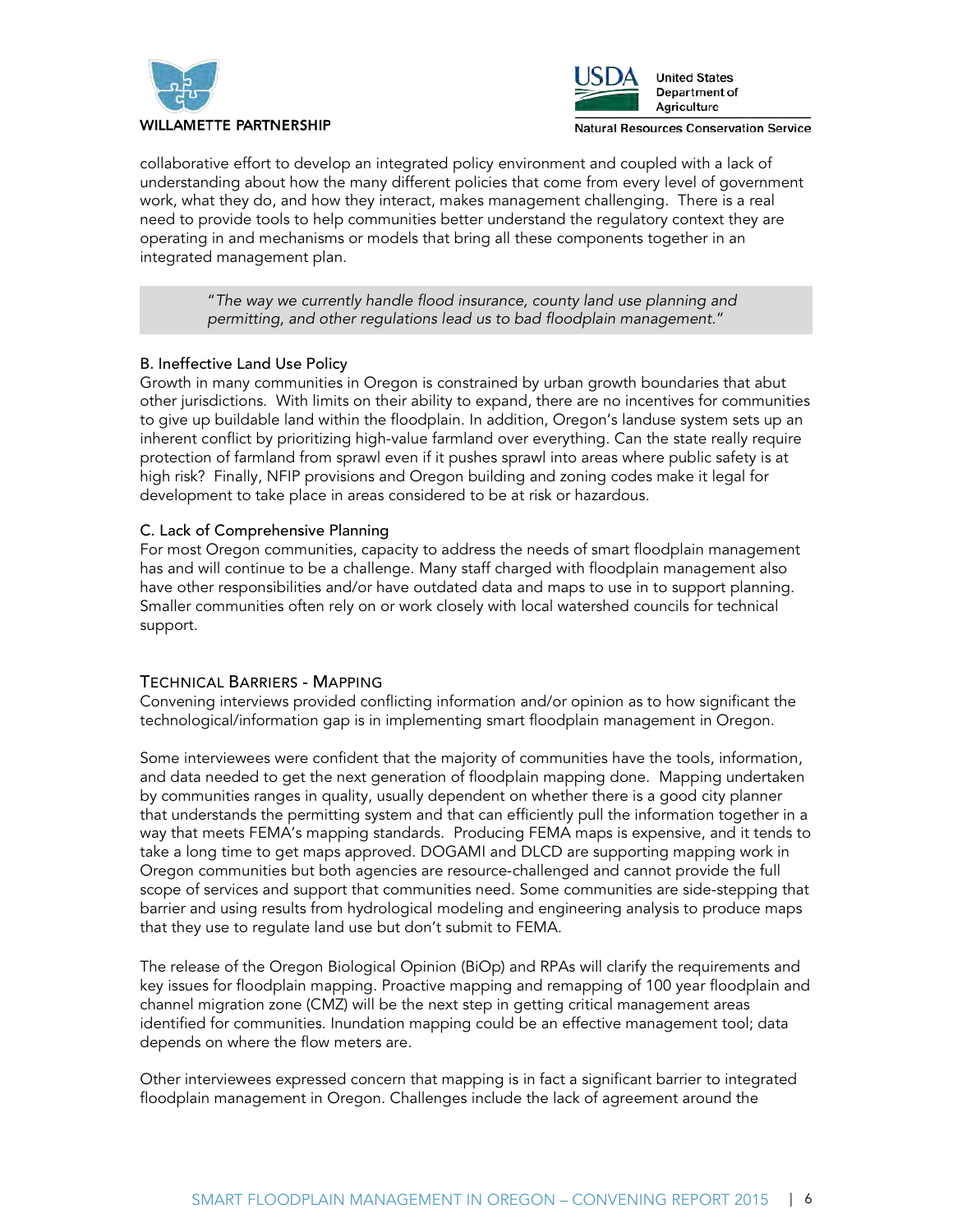



Natural Resources Conservation Service

definition of a floodplain (regulatory *vs.* historical vs. potential vs. where a community "wants it to be") as well as lack of data needed to determine or identify where floodplains are, where levees are, and what condition they are in. This poses risks to landowners/communities who are behind levees they don't know exist. For watershed assessments, this is critical information; it affects models, understanding of hydraulics. With that information, we could more readily identify floodplain restoration opportunities.

The US Army Corps has started an initiative to map levees. There is good data on where federal levees are and what condition they are in; that information is publicly available online. But the inventory of non-federal levees is lacking. States are reluctant to share that information and private landowners do not want to provide it. Both ASFPM and ASWM are supportive of the need to undertake a nationwide inventory of levees.

#### FUNDING AND RESOURCES BARRIERS

One of the more significant challenges that we face in implementing smart floodplain management is lack of resources. Lack of resources is the single biggest reason communities don't enroll in CRS. Given the benefits, it could be effective to provide federal dollars to communities to assist in enrollment in CRS. Other significant resource issues include:

- Most county staff wear multiple hats and don't have time, aren't trained, and aren't thinking about floodplain management from a broader perspective.
- o Pre-disaster mitigation fund has only received about \$25 million over the last several years. Half of it is merit based, half equally divided among states, so each state only gets around \$500,000. Most gets spent on planning and general disaster preparedness.
- o Other dollars that out there (e.g. Corps planning assistance for states for watershed studies) are limited and difficult to get.

#### THE ROLE OF MITIGATION BANKING AS A STRATEGY FOR SMART FLOODPLAIN 4 MANAGEMENT

One of the key goals of the smart floodplain management project is to explore the role of mitigation banking as a tool to help communities address how they manage impacts to floodplains and potentially incentivize restoration of key floodplain functions. Objectives of mitigation banking are:

- Using a consistent approach to measuring impacts and benefits to floodplain function
- Evaluating where impacts and restoration should occur within a reach or watershed
- Increasing predictability and transparency for how development impacts are to be addressed
- Providing increased flexibility for how communities manage floodplains

There was general consensus that mitigation banking could be a powerful tool for communities developing integrated floodplain management, but that there are significant issues to address in the design and implementation of such a program.

#### CHALLENGES TO IMPLEMENTING FLOODPLAIN FUNCTION MITIGATION BANKING

An effective floodplain function mitigation banking program would need clear policies and protocols on several issues.

#### A. Service Area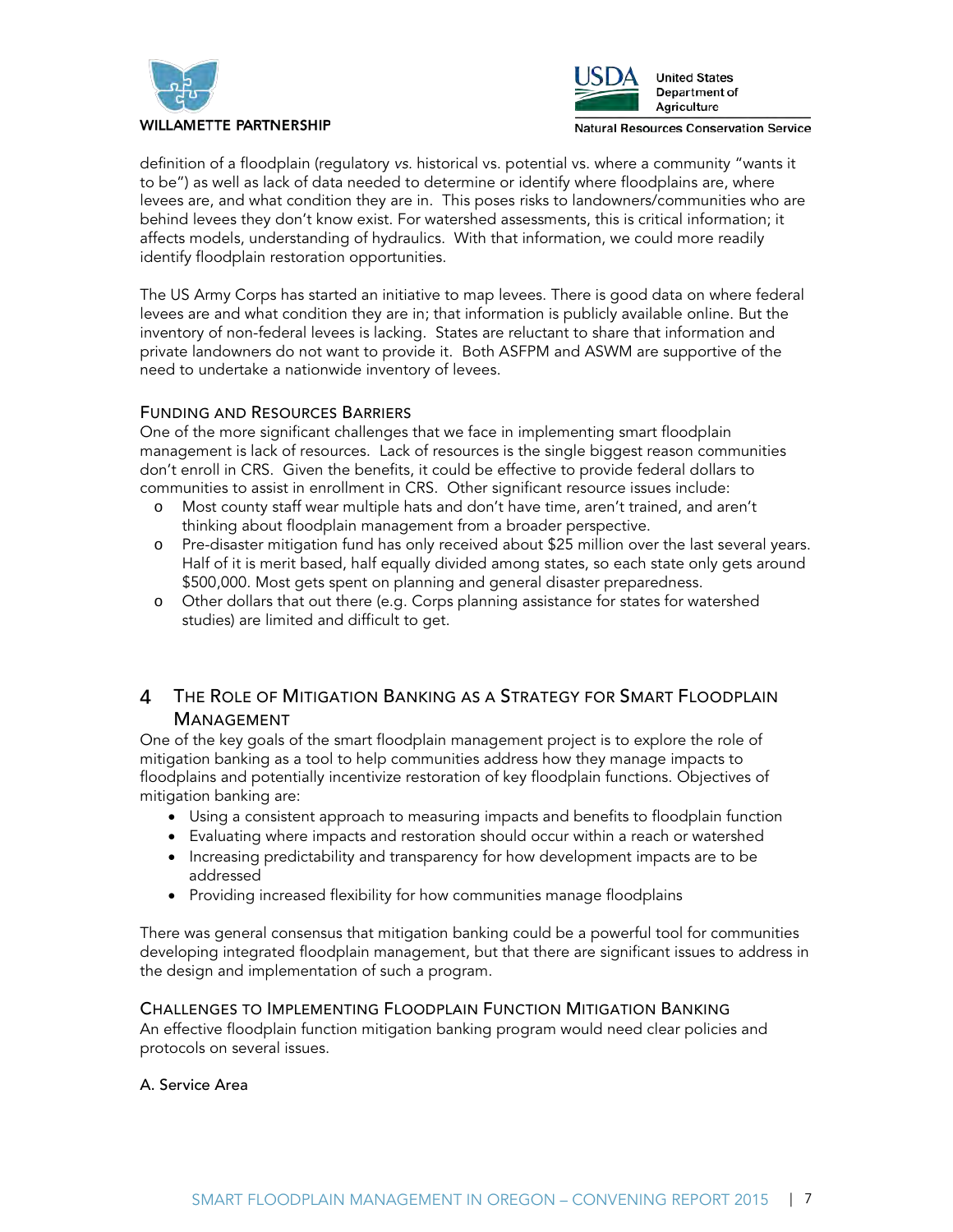



Natural Resources Conservation Service

The spatial scale of an offset or cap and trade approach to mitigation will be a significant determining factor in what functions can be mitigated and where. The 'service area' of a mitigation bank is determined by both ecological and economic factors. The appropriate scale for mitigation may differ when addressing impacts to ESA fish habitat (site scale) or to hydrological function (reach or larger scale). This will be especially important in demonstrating that impacts to habitat of ESA listed fish species are adequately mitigated where impacts to or development of lower floodplains tends to be the primary cause of habitat degradation (the prime factor for ESA listed species loss). A mitigation program would have to encourage preservation of pockets of prime habitat so that there is integrity throughout the riverine system – not just upstream.

In highly developed areas, function loss from floodplains tends to be flood storage and delay due to the expanse of impervious surface and modifications to the floodway. For communities with fully or close to fully built out urban areas, finding places to generate good mitigation projects will be a challenge; options tend to be extremely limited. Reestablishment of natural function in large cities will require land acquisition. For larger cities, it could appear as though they are "exporting mitigation" to less developed/rural areas.

#### B. Incentivizing Communities to Participate in a Mitigation Program

For small communities, limiting floodplain development equates to restricting revenue, which limits their ability to pay for services. In order for local jurisdictions to support a mitigation program, revenue stream would be an important criterion; a one-time payment for a (e.g.) fee in lieu with no future revenue would likely not be palatable. The mechanics/funding of creating advanced mitigation will be challenging, especially in small communities. There would likely need to be some kind of process that allows communities to identify areas of future mitigation without having to purchase in advance.

There will also need to be a way to address the disconnect between mitigation and beneficiaries: flood damage mitigation undertaken by communities directly benefits homeowners, while the benefit to local government is a reduction in risk or increased resiliency, that is not seen as a sufficient "reward" or incentive for that investment.

#### C. Creating a Strong Foundation for Assessment of Floodplain Function

Assessment will be an important component of an effective mitigation program; at a project and program level, need to be able to quantify and track what is being lost in terms of floodplain function when you allow impacts and be able to answer: Can that be mitigated? If so, at what spatial scale should mitigation take place (see Service Area discuss above)?

There was general agreement that it would be problematic to decouple/unbundle floodplain function (e.g. to mitigate for flood storage in one part of the system and habitat in another); we will need accounting tools to manage this.

Finally, current approaches to increasing flood storage are more of a "bathtub assessment" resulting primarily in changes of flood timing than actual elevation. There is a need to better to connect mitigation actions to flood attenuation and other outcomes.

#### MITIGATION AS AN OPPORTUNITY FOR COMMUNITIES

Communities can no longer afford to perpetuate the argument of jobs versus the environment when it comes to floodplain management. A mitigation banking approach can help shift the framing of debate in several ways.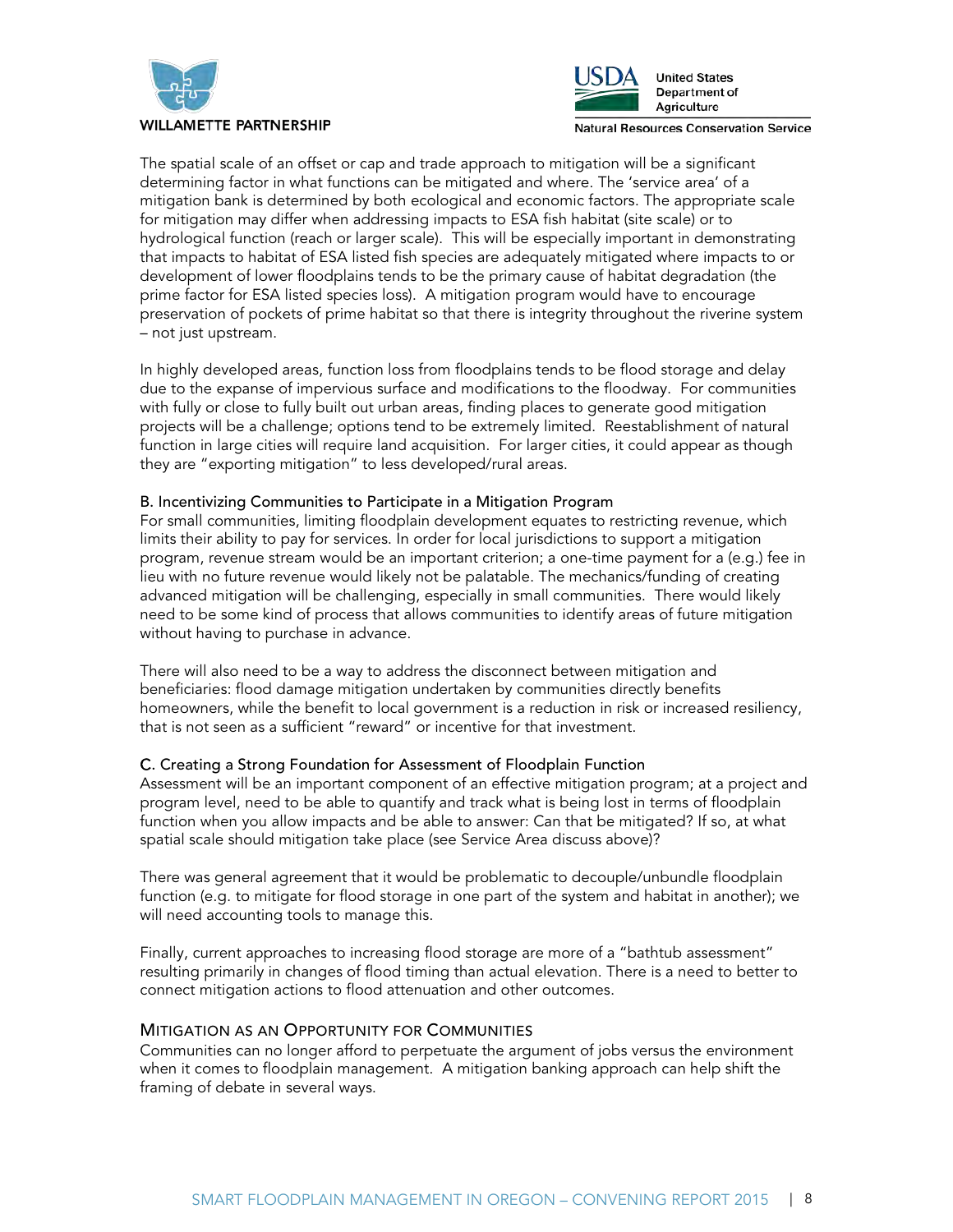



Mitigation programs may provide income/revenue in communities where there aren't other sources of income to address floodplain restoration. By providing an opportunity to pay rural landowners to maintain land in undeveloped state (e.g. the Eugene Volunteer Incentive Program for floodplains), mitigation is potentially a way for rural jurisdictions to see themselves as a beneficiary, rather than an underdog.

In addition, the ability to start valuing the different functions and benefits of floodplains allows us to better balance the development versus environment debate. Valuation approaches (e.g. Earth Economics floodplain ecosystem valuation) means we can start costing out what it takes to produce floodplain benefits through restoration, which in itself is the precursor to the development of a market.

Finally, a market-based approach reframes the issue in terms of supply and demand. Supply is extremely limited. Demand is extremely high. We can start to make the argument that certain areas or specific functions will be very difficult/expensive to mitigate for, so we should leave it be. Any avoidance or minimization criteria that are in the final BiOp RPA will also serve that role.

*"A lot of people still have the attitude that a swamp's not worth anything until you drain it. EcoNorthwest and Earth Economics have been doing work for King County, WA, and others putting a dollar value on the natural ecosystem values. Particularly for the decision-makers, they always hear a dollar figure from developers, but they don't hear the dollar value of what you're losing. If you lose that value, particularly in urban areas, they're pretty hard to replace. That's a tougher sell in eastern Oregon, where the replacement value is not as evident. But that stuff's now starting to get included in federal cost-benefit analysis, which is huge."* 

#### Outreach and Communication with Stakeholders 5

One of the key sets of barriers to implementing a smarter approach to floodplain management included the myths or misconceptions about the true risk that flooding poses to the economic health and personal safety of communities. Developing effective strategies for stakeholder engagement and outreach will be key for moving forward on smart floodplain management.

Critical stakeholders to target with specific outreach and communication strategies include:

- Development community
- **Landowners**
- Association of Counties and League of Oregon Cities
- City councilors and county commissioners

The development of effective messaging strategies for stakeholders should include some combination of the following ideas or arguments.

#### A. Lead with risk reduction and cost control

An important fact and persuasive message in encouraging a more integrated approach to floodplain management is an articulation of who benefits from floodplain development and who bears the long term costs. Developers are the short-term beneficiaries of building in floodplains and while communities benefit from an increase in the tax base, over the long term, local governments pay for the infrastructure protection and property owners and the federal government pay the costs of disaster relief and mitigation.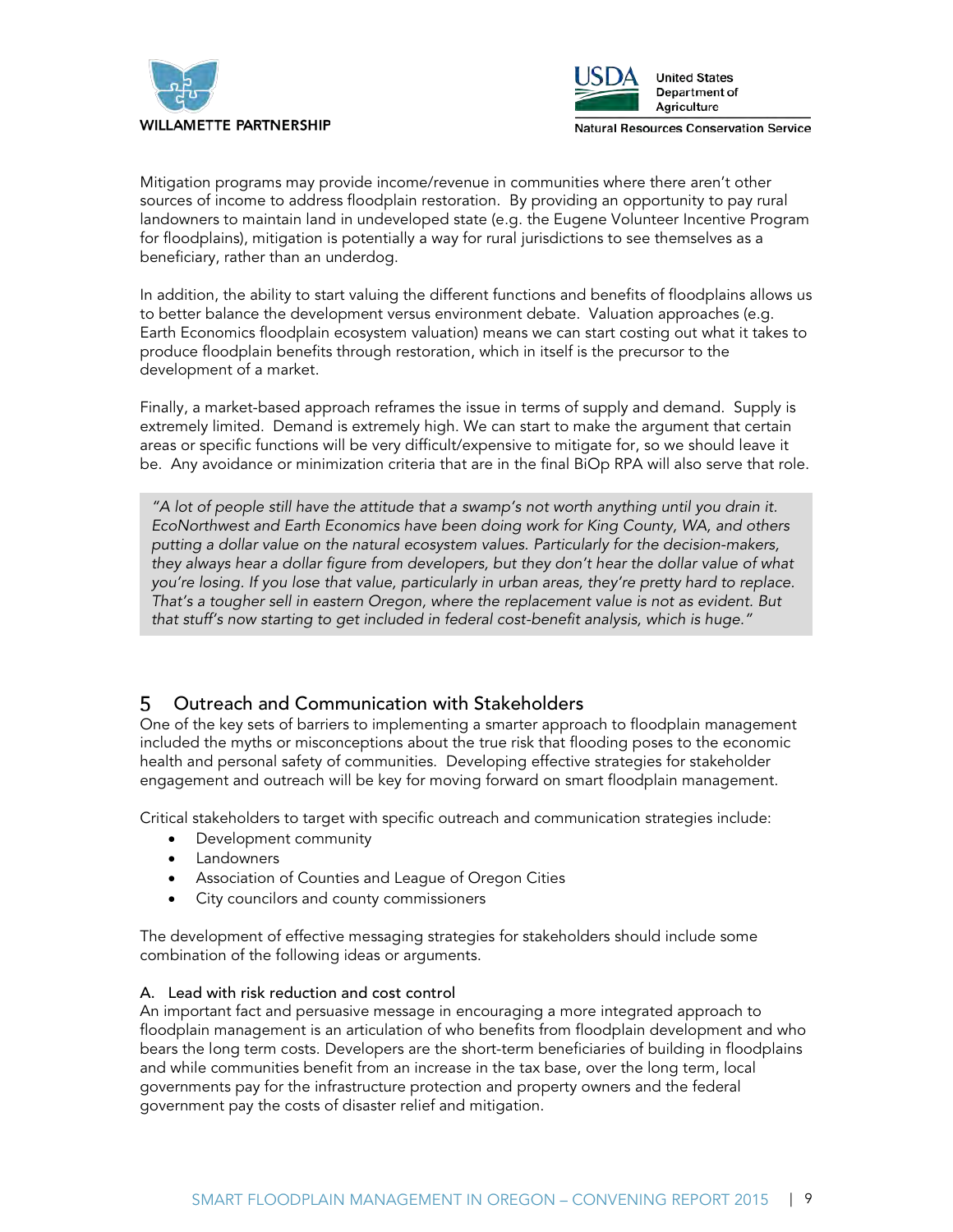



Natural Resources Conservation Service

#### B. Use scientists and engineers to make the case

Results from hydrological modeling and historic channel migration maps can be neutral tools. Meetings with local planning commission can be effective with planners and engineers available to answer questions about environmental impacts.

#### C. Use public safety a hook

For city councilors and local planning commissions, concern about liability and how that might change/increase with the NFIP/ESA requirements is significant. Even communities that are following a floodplain ordinance, that have sent notice to FEMA, and have had a third party review, are still vulnerable due to lags in timeline between community work and FEMA process.

#### D. Valuation of the ecological benefits of functioning floodplains

Valuation can help to balance the economic argument of jobs/taxes versus the environment. Local governments/decision makers don't have information or data that puts value on what gets lost through floodplain development. This type of analysis is starting to be included in the federal cost-benefit analysis.

#### E. Communicate directly with landowners

Communication and outreach can happen through NRCS or watershed councils. Identifying and supporting a local leader to champion the issue has been a successful strategy in some communities.

Communication will be easier if public works directors and Indian tribe directors and fish & wildlife agencies are all messaging consistently about the need to support smart floodplain management (something WA is doing well). In addition, there are lessons to be learned from how the RPAs were rolled out in Washington where stakeholder outreach was conducted after the release of the BiOp.

#### WHO NEEDS TO BE AT THE TABLE?

The following stakeholders need to be participants in the development of model for smart floodplain management and in the development of specific plans and strategies for implementation at the local level (in no particular order):

- o Federal and state agencies that have some role in land management (e.g. NRCS, US Army Corps, FEMA, USFS, relevant state agencies)
- o Decision makers
- o Tribes
- o County planners
- o Engineers, hydrologists, biologists
- o Utilities
- o Academia
- o Landowners
- o Conservation community

#### 6 POTENTIAL STRATEGIES TO SUPPORT SMART FLOODPLAIN MANAGEMENT

In addition to developing a mitigation banking program for floodplain functions, there are several opportunities for getting communities thinking about and implementing a more integrated approach to floodplain management.

#### A. Work at the Watershed Scale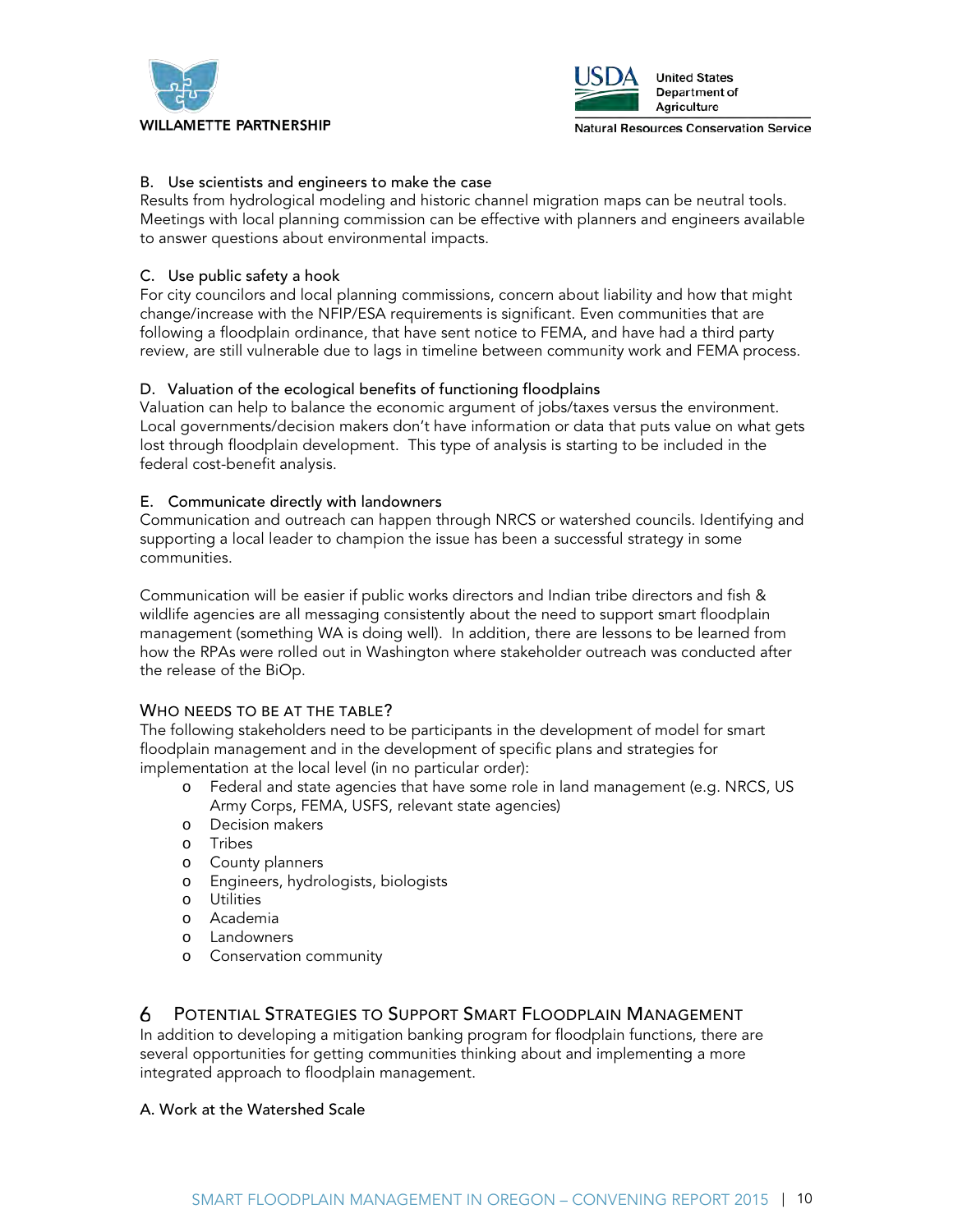



Natural Resources Conservation Service

Our policies, analysis, and management all need to address floodplains as part of a system; what is happening in the watershed and where is the water going to go/flow? It is inaccurate and risky to only evaluate flood risk for urban areas in terms of where flood damages may occur and build protective infrastructure to mitigate for that. Watershed planning along the lines of King County, WA in the late 80s/early 90s which conducted a full inventory of the system including flood hydrology, geomorphology, habitat, and stormwater management to inform watershed requirements could be a good model to follow. This type of analysis and information are already requirements for higher CRS ratings.

#### B. Tie to Incentive Structures/Co-Benefits

Tying integrated/smart floodplain management to property owner incentives (e.g. surface water rights, drinking water quality) to create a more tangible/anthropocentric connection to the benefits of floodplains in another strategy.

Floodplain preservation can also be a stormwater management strategy in a way that is less expensive than conventional approaches. Floodplain restoration also generates co-benefits such as flood water conveyance, improved water quality and habitat, open space amenity, and recreational amenity.

Finally, not all activity in the floodplain needs to be off limits. Silviculture and agriculture are potentially better uses of the floodplain than high impact development. And agriculture, if done sensitively, still retains the capacity to be retired from its use and restored. Those kinds of activities could be evaluated differently than say permanent development when considering floodplain management strategies.

#### C. Harness Resources

Sharing resources (state and federal) could be helpful at a regional jurisdictional level to create economies of scale (could use something like the Irrigation District as a model for what scale would be effective). While many communities are either understaffed or under resourced, not every community needs to develop planning, mapping, modeling, policy, and facilitation expertise. Resources and technical support could be delivered in a way that is less regulatory and more extension/assistance driven. Candidates to deliver this technical services include OSU extension, Willamette Partnership, NRCS, an EWEB-type organization, or irrigation associations. Any such organization would need to have good relationships with landowners.

A regional GIS network would be an extremely valuable resource, especially for small communities. That person is wearing so many hats that they may not have time to do data clean up or update it very often.

"*Integrative, comprehensive planning will always get a huge push-back from the tea party and development communities which will be a significant barrier to smart floodplain management. Need to get people to understand that what's in the BiOp makes sense to communities' financial bottom line in the long run. The big floods come and communities will be (more) resilient*."

#### 7 VISIONS OF SUCCESS

The following were identified as successful potential outcomes of a three year effort to design and test smart floodplain management in Oregon: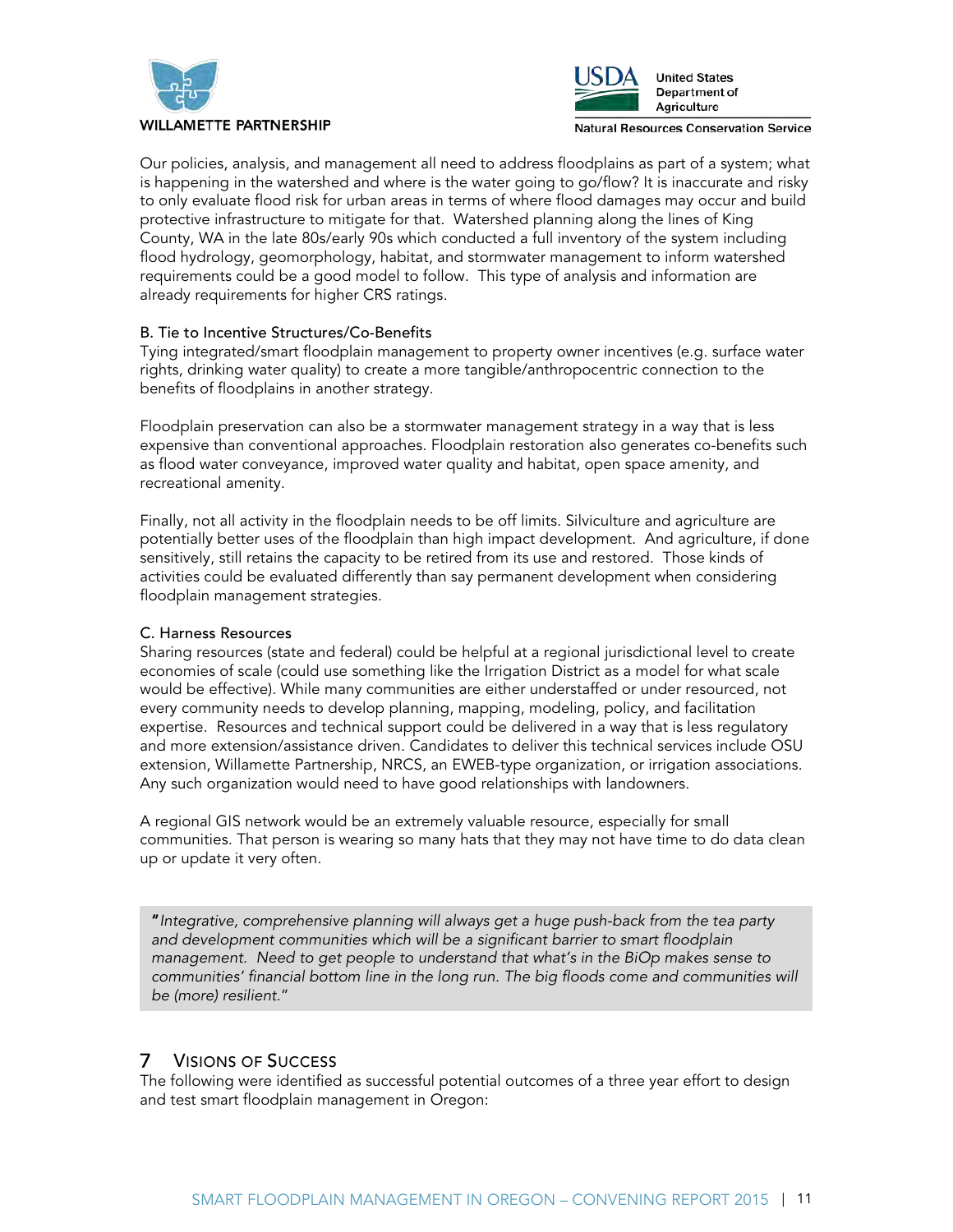

#### $\mathbf{r}$



**United States** Department of Agriculture

Natural Resources Conservation Service

#### Development of an advanced floodplain function mitigation banking program

- "Ripe for development in Oregon."
- "The best thing that could come out of this project."
- "Could be a revolution if we can get [local] jurisdictions a viewing [smart floodplain management] as an opportunity rather than a constraint."

#### Model ordinance supported by a suite of concrete and usable technical tools that communities can employ in a "plug and play" type way:

- o Market or incentive based approaches
- o Tools to make ESA assessments: a calculator or assessment methodology (like an ORWAP, but simpler) to evaluate impacts and benefits to ESA habitat and translate that into a management strategy.

*"If we could get one large scale community to adopt a model ordinance that they would implement for development in the floodplain that had been vetted by scientific community and approved by the Commission – then that would be success."*

#### Additional funding and resources, including:

- o Financing models that will support communities to fund buyouts of properties, implement mitigation/restoration projects, and limit/forgo short term revenue from floodplain development; (options for this include a Floodplains by Design type program, or FEMA community grants (which would require a realignment of FEMA's mission and purpose with the needs of communities at risk)).
- o Regional technical services support/GIS network: state and federal technical resources for communities to undertake mapping and watershed-scale planning delivered at a regional scale (larger than county-level, smaller than state).
- o Resources/support could be delivered in a way that is less regulatory and more extension/assistance driven.

A comprehensive decision-making/planning framework that brings together the disconnected but importantly related issues around the regulation and management of floodplains and:

- o Supports the design and implementation of management strategies that address a broad range of social goals and values.
- o Ensures development and conservation decisions are made within the same context so they don't cancel each other out or so that development does not constrain or limit restoration potential.
- o Operates at the watershed scale (Floodplains by Design is attempting to get here).
- o Provides flexibility for communities to balance economic and ecological needs

*In a perfect world, [communities would] get all this funding to implement whatever they come up with, and after the next flood, they'd see less damage, an increases in habitat, etc. Reality is probably that if you can come up with your plans and what you want to do, then when the next big flood hits, you can use post-disaster mitigation funds to implement."*

#### NEXT STEPS/MOVING FORWARD 8

The potential barriers to and opportunities around developing and implementing a smarter approach to floodplain management in Oregon identified through this convening work suggest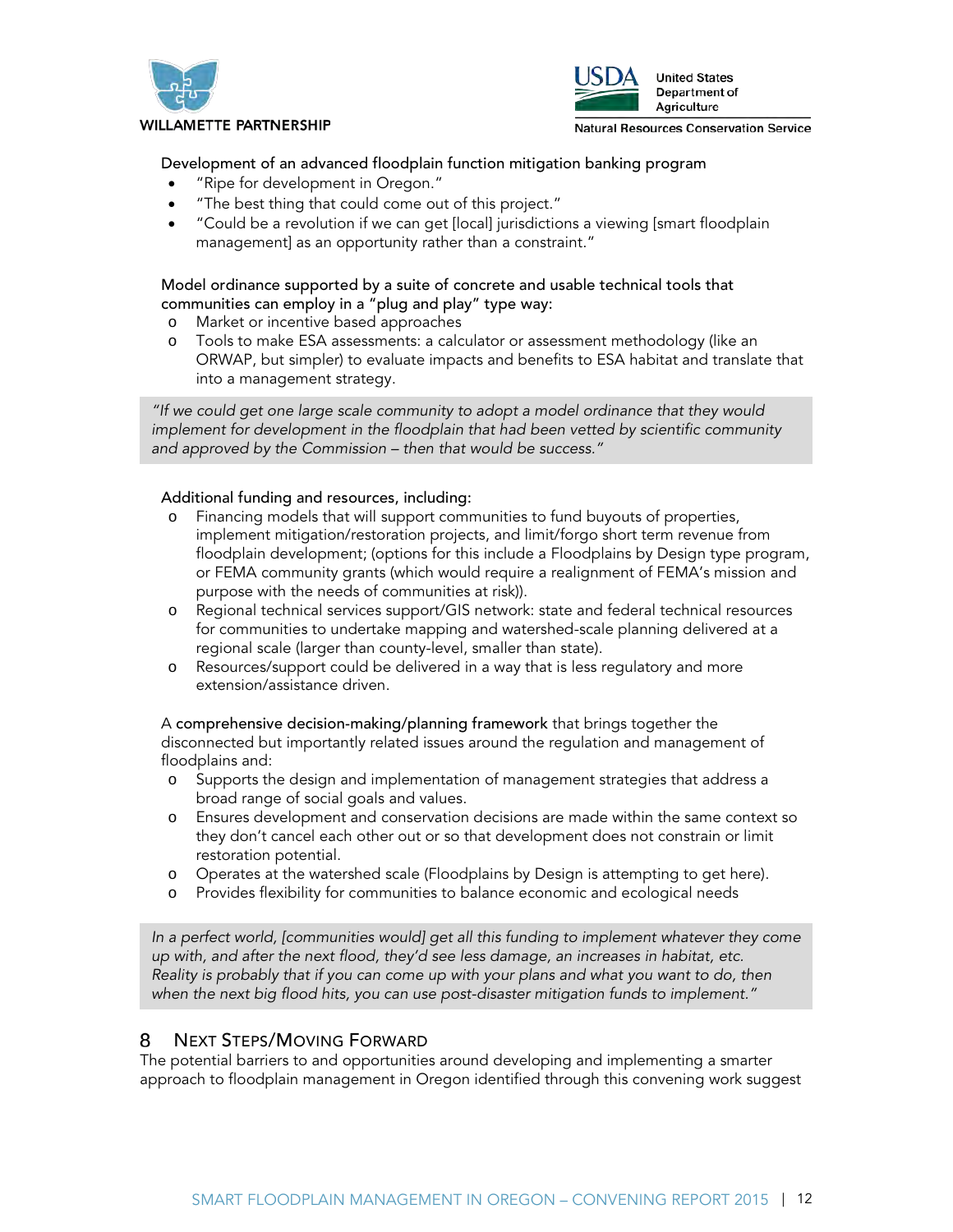



#### **WILLAMETTE PARTNERSHIP**

Natural Resources Conservation Service

several strategies for moving this work forward. Key takeaways and priorities for next steps include:

- 1. Developing or supporting communication and outreach strategies that help communities and decision makers rethink floodplain development so that we get away from the job versus environment argument and encourage better measurement and valuation of the benefits that resilient floodplains provide.
- 2. Building tools and improving data to support better mapping, more spatially-based planning, broader valuation of floodplain functions, and mitigation banking for impacts to floodplain floodplains
- 3. Identifying resources that can supplement or incentivize community based planning including seed money for on the ground restoration work, technical support for planning, and funds to encourage communities to participate in or increase their standing in the Community Rating System for floodplains.

Willamette Partnership's smart floodplain management project will contribute to the thinking in some of these areas, however, we need to identify other partners who can take ownership of and provide leadership on these issues. NORFMA and The Nature Conservancy may both be options to play this role.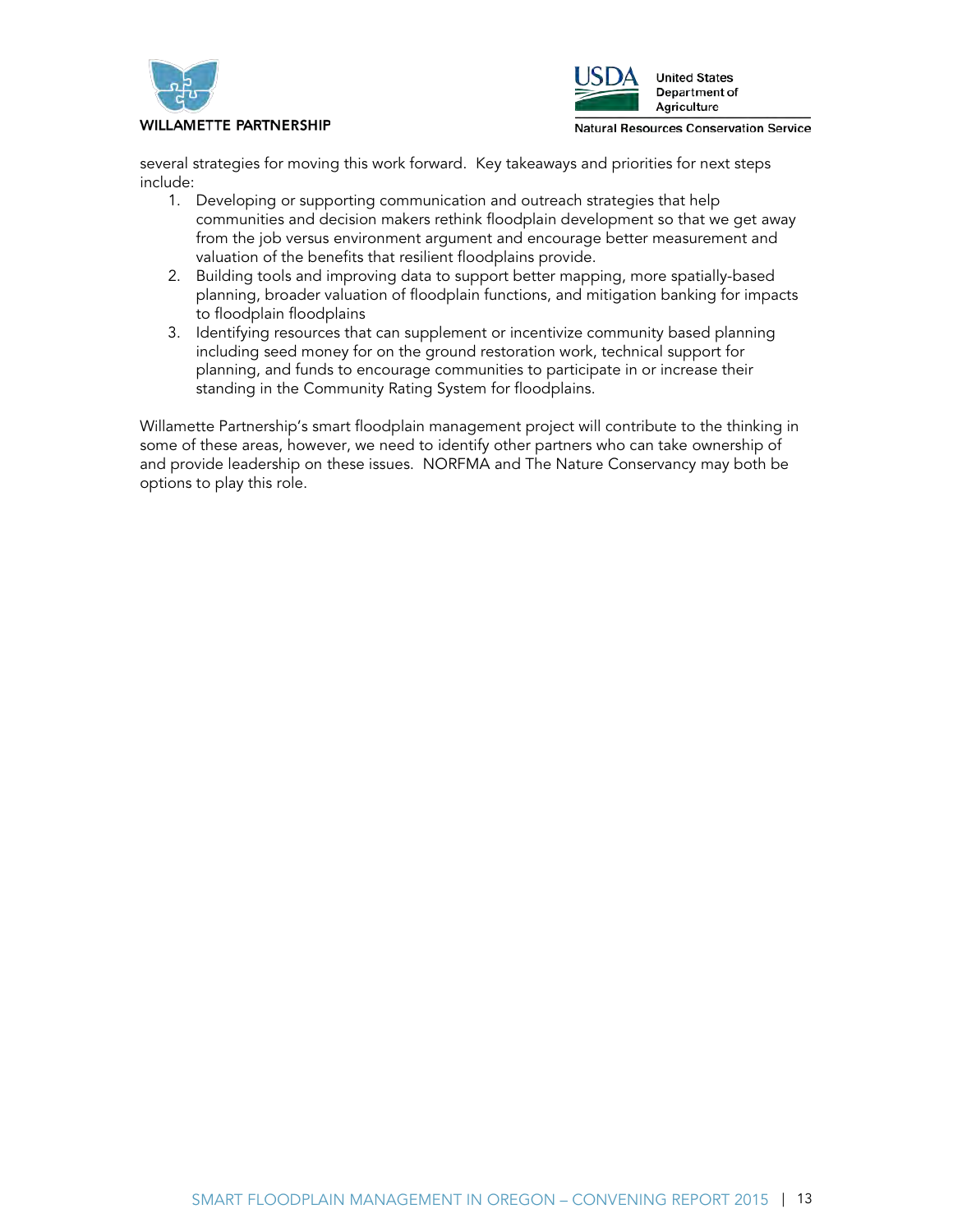



# APPENDICES

# Appendix 1. Convening Interview Questions

- 1. Here are some of the elements we've uncovered through our research on Smart Floodplain Management (list components of Smart Floodplain Management for Interviewee).
	- a. When you think of smart floodplain management, what does that include? What speaks to you from this list? Why?
	- b. What's missing or how could it be improved?
- 2. What are some of the best examples in your mind of communities implementing some or all of this approach in Oregon? In the US?
	- If so, how/why have they been successful?
	- Are there specific elements/tools/lessons we should pull from?
	- If not, what are the barriers that communities face to being able to implement a strategy to achieve this vision?
- 3. What would you say are the top three barriers for communities (large and small) being able to implement smart floodplain management for each of these categories? What are some solutions to these problems? How might these barriers be overcome?
	- Policy barriers
	- Science/ecological
	- Process/social

4. What are some of the gaps or information needs that need to be addressed so that communities can implement standards for smart floodplain management?

- 5. If we were going to provide a way for Oregon communities and stakeholders to come together to help address some of these need and barriers together, what ideas, suggestions and recommendations might you have for conducting an effective, productive and successful stakeholder engagement process?
	- Who needs to be at the table?
	- Are there any particular issues to watch out for?
	- What are the characteristics you'd want to see in a convener for a process like this?
	- For you, what are the best ways to engage you?
	- If we were wildly successful after 12-18 months of working with people to overcome barriers to smart floodplain management, what would that success look like?
- 6. Who else should we talk to about this?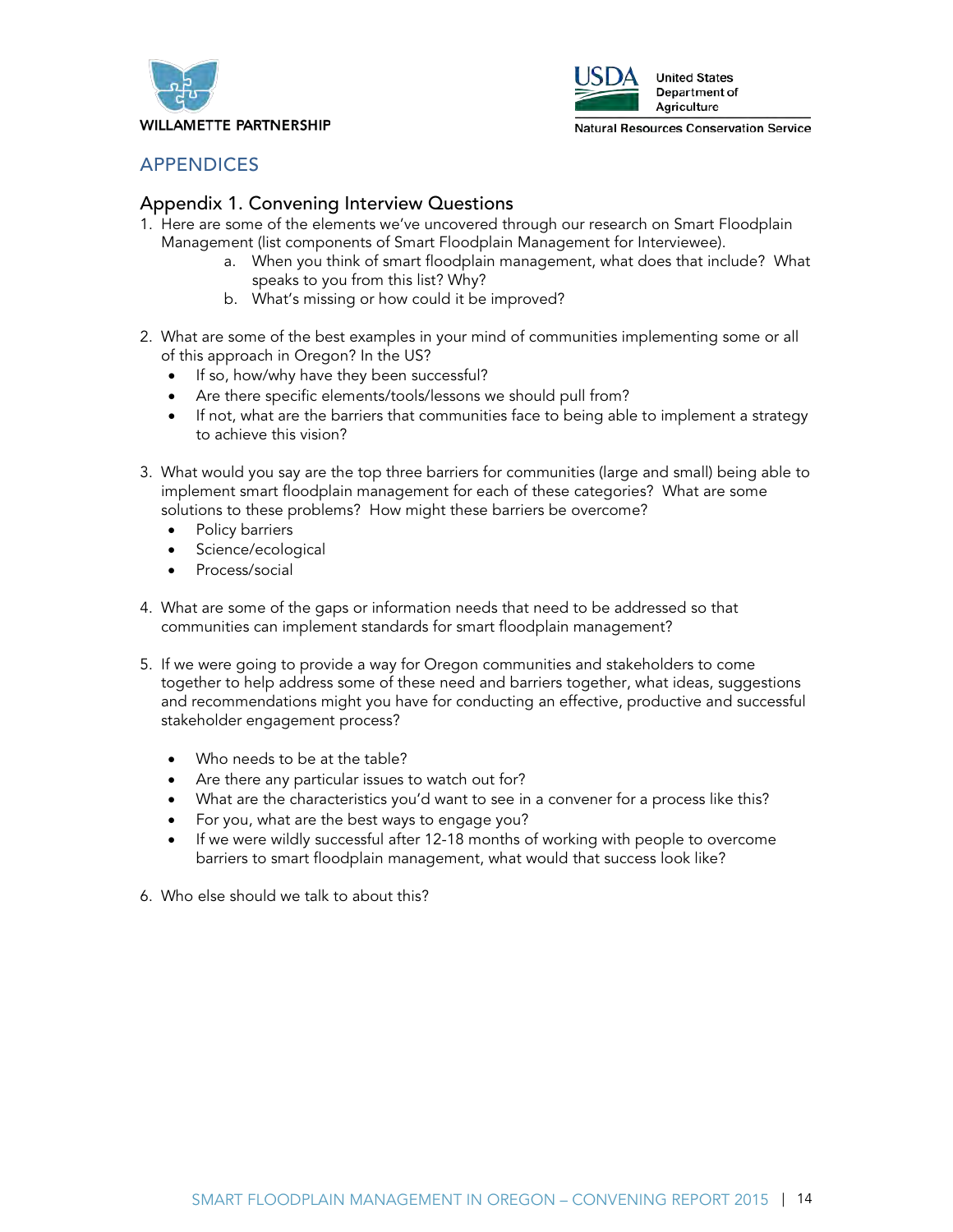



Natural Resources Conservation Service

# Appendix 2. Additional Experts/Round 2 Contacts

The following individuals/organizations were recommended as additional experts who could provide valuable insight/guidance on the issues identified through this convening work (in no particular order):

- o *Jeff Johnson, Watershed Science Engineering (Seattle)*
- o *Stephen Pfieffer, Perkins Coie*
- o *Oregon City project: FEMA contact*
- o *Barry Gall, FEMA Region 10 Habitat Specialist*
- o *Rob Merkel, National Marine Fisheries Service*
- o *Michael Garrity, American Rivers*
- o *Pam Reber, Coast Fork Willamette*
- o *Dana Dedrick Long Tom Watershed Council*
- o *USFS*
- o *BLM*
- o *ACWA*
- o *City managers or certified floodplain managers*
- o *Maggie Skendarian, City of Portland*
- o *Bob Carey, The Nature Conservancy*
- o *Christine Shirley, Department of Land Conservation and Development*
- o *Will Stelle, National Marine Fisheries Service*